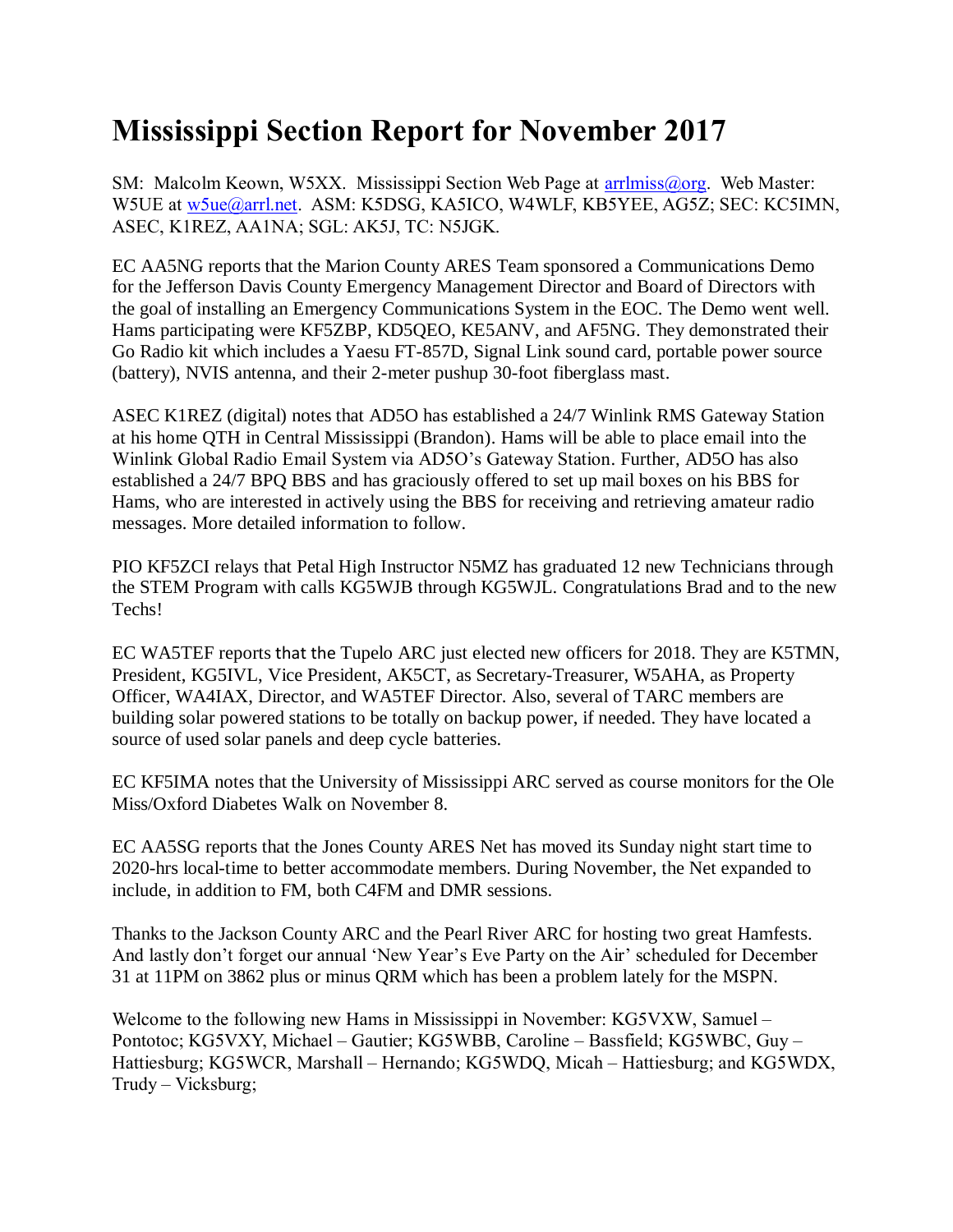Welcome to the following new ARRL Members in November: KE5AAO, David – Biloxi; KK4ADD, Stanley – Pearl; KG5ANQ, Daniel – Booneville; AB5FI, William – Grenada; K5JSH, John – Pontotoc; WB8LEM, Mark – Brandon; KG5LGN, Claude – Senatobia; KD6PJW, Woody, Poplarville; N5RSR, George – Jackson; KG5TTU, Don – Senatobia; KG5UNF, Dustin – Clinton; KG5VHE, Joseph – Brandon; KG5VPF, James – New Albany; KG5WDQ, Micah – Hattiesburg; and W5ZRK, James – Hattiesburg.

As of November 30, ARRL Membership in Mississippi was 1,042 up 6 from the last report on October 30. Great!

Congratulations to the following on their upgrades in November: KG5IDK, Samantha – Hernando; WB5KXT, Thomas – Purvis; KG5LVK, Lynwood – Brooklyn; KG5QLS, Richard – Pearl; and KG5VEP, Susan – Blue Springs.

Welcome to KF7DLW as EC for Forrest County.

SEC/DEC Reports for August 2017: KC5IMN (SEC), AF5PO (NE MS), N5ZNT (SW MS), and KB0ZTX (NW MS).

EC Reports for August 2017: KG5AVT (AEC)(Rankin), KE5BSB (Itawamba), WB5CON (Alcorn), AE5FK (Walthall), KF5IAY (Carroll and Montgomery), KA5ICO (Chickasaw), KC5IIW (Scott), KF5IMA (Lafayette), AD7KJ (Franklin), KF5MWE (Clarke), WX5N (Prentiss), KD5NDU (AEC)(Yalobusha), AF5NG (Marion), AF5PO (Tishomingo), AA5SG (Jones), AE5SK (AEC)(Hinds and Copiah), WA5TEF (Lee), K5VBB (Lamar), KF5WVJ (DeSoto), N5ZNT (Lincoln and Wilkinson), and KB0ZTX (Marshall).

Club Newsletter/Reports (Editor): Meridian ARC Spark Gap (W5MAV).

PIO Report: KF5ZCI

Regret to report the passing of W5MLO of Meridian. Mel was a retired Navy Vet, having served two tours in Viet Nam, and after retirement was very active in Mississippi Section and Meridian Area Ham Radio activities.

HF Net Reports - sessions/QNI/QTC (Net Manager)

Hattiesburg ARC 10M Net 4/32/0 (K5TLL)

Magnolia Section Net 30/1201/14 (KA5ICO)

MS Baptist Hams Net 3/16/0 (WF5F)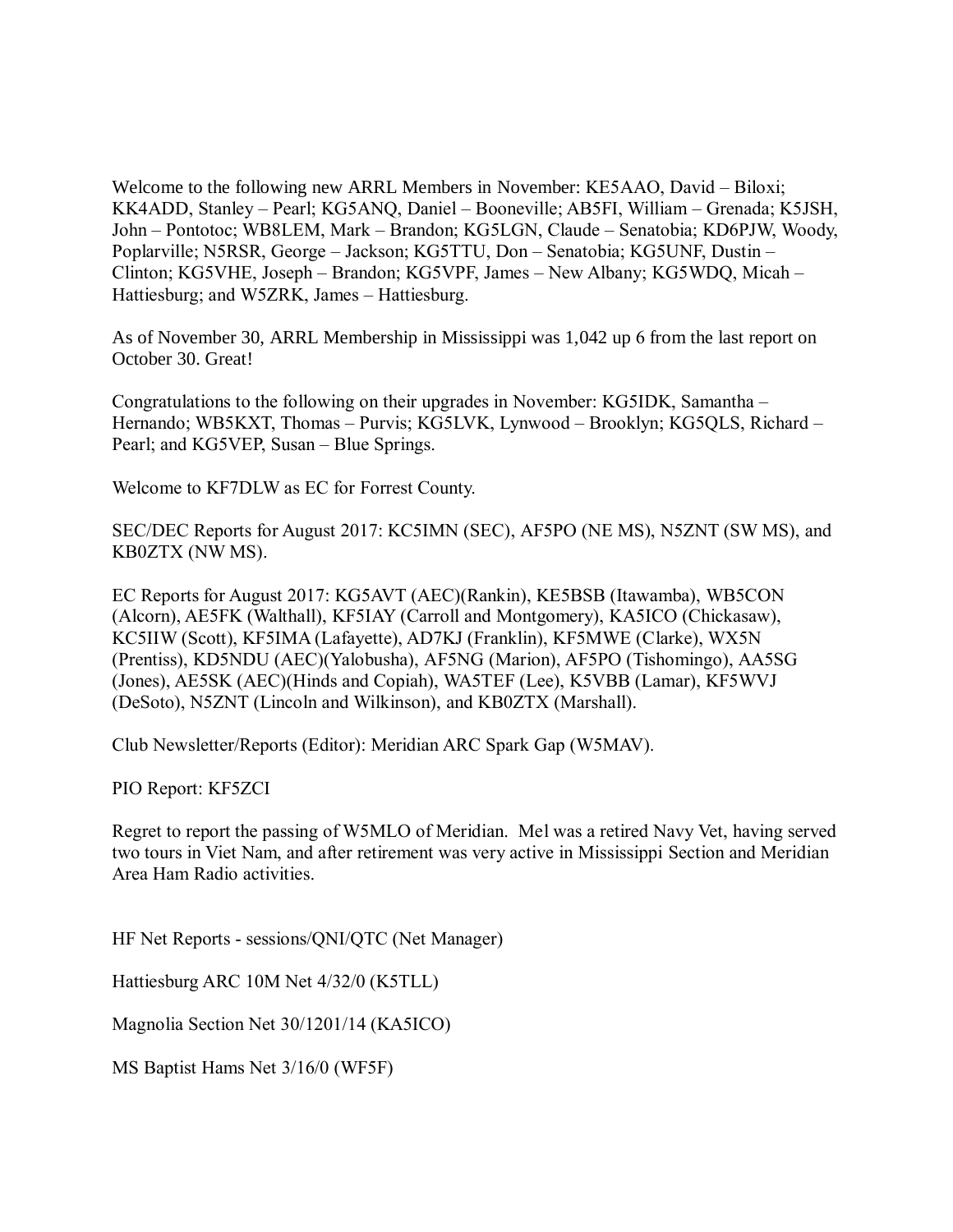## MSPN 30/2838/12 (W5JGW)

VHF Net Reports - sessions/QNI/QTC (Net Manager)

Alcorn County ARES 4/64/0 (WB5CON)

Bluff City ARES 4/61/0 (N5KDA)

Booneville and Prentiss County Weekly Net 4/53/0 (WX5N)

Capital Area Emergency Net 4/41/0 (K5XU)

DeSoto County Emergency Training and Information Net 4/82/0 (KF5WVJ)

Hattiesburg ARC Emergency 2M Net 4/68/0 (K5TLL)

Hattiesburg ARC 2M Simplex Net 1/11/0 (K5TLL)

Itawamba County ARES Net 5/55/0 (KE5BSB)

Jones County ARES Net 4/101/0 (AA5SG)

Lowndes County ARC Net 4/32/0 (KF5AZ)

Madison County ARES 4/20/0 (KC5IIS)

Marion County ARES Net 4/36/0 (AF5NG)

Marshall County ARES – meets with Desoto County – (KB0ZTX)

MDXA Net 3/17/0 (N5GD)

Meridian Area Emergency Net 4/40/1 (KF5ETN)

Metro Jackson ARES Net 4/26/0 (AE5SK)

Mississippi Coast ARA 3/51/0 (N5AHM)

MSU ARC 4/77/0 (N5OMK)

Northeast Mississippi Skywarn Net 4/65/0 (WA5TEF)

Olive Branch ARC 14/68/0 (K5OLV)

Rankin County ARES Net 4/50/0 (KG5AVT)